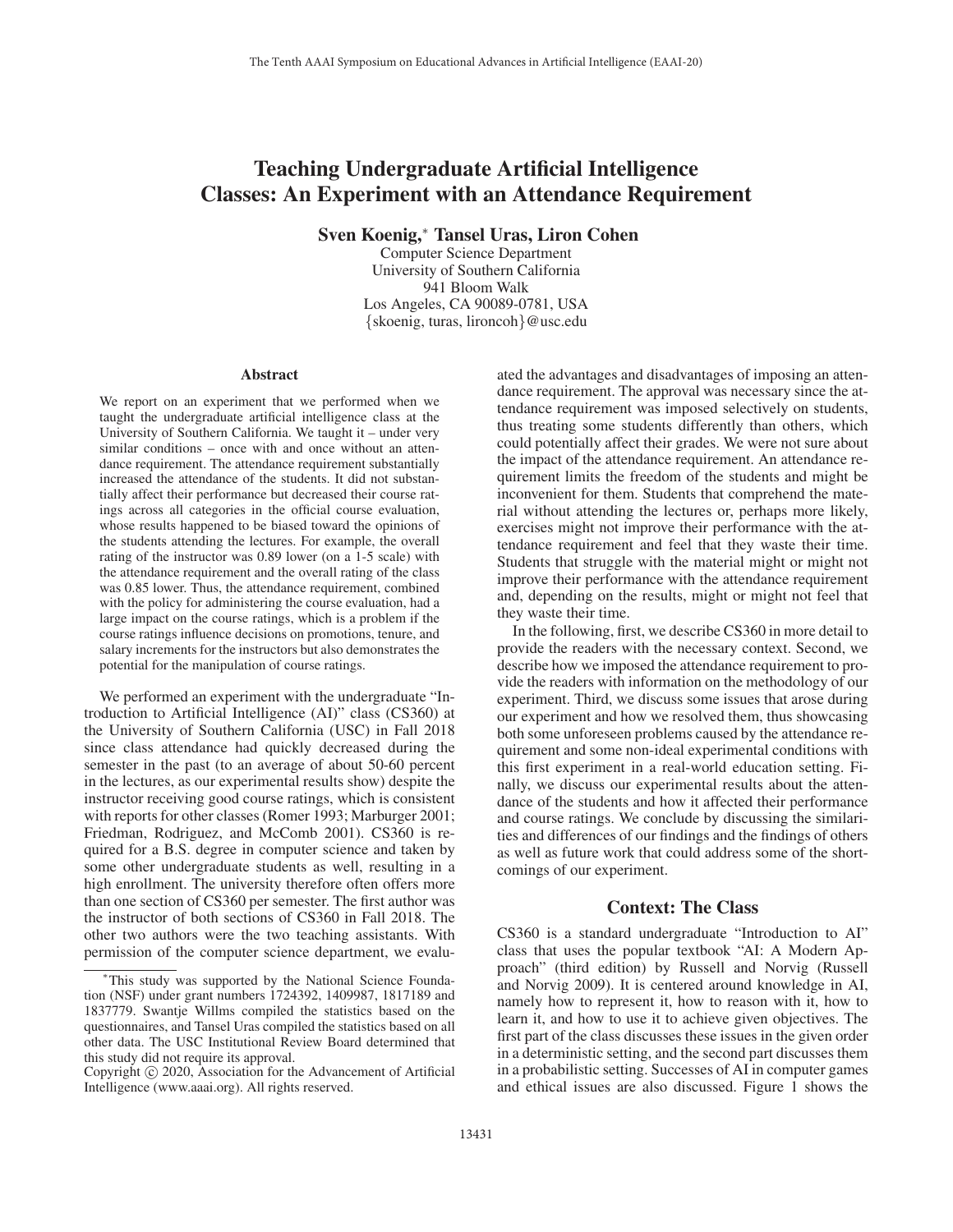| Week 1               | Mon, Aug 20 | Intelligent Agents [1-2]                                                                      |  |  |  |
|----------------------|-------------|-----------------------------------------------------------------------------------------------|--|--|--|
|                      | Tue, Aug21  | No Exercise                                                                                   |  |  |  |
|                      | Wed, Aug 22 | Review: Propositional Logic [7.1-7.5]                                                         |  |  |  |
| Week 2               | Mon, Aug 27 | Reasoning with Propositional Logic [7.1-7.5]                                                  |  |  |  |
|                      | Tue, Aug 28 | Exercise                                                                                      |  |  |  |
|                      | Wed, Aug 29 | First-Order Logic [8 and 9.5]                                                                 |  |  |  |
| Week 3               | Mon, Sep 03 | No Class (Labor Day)                                                                          |  |  |  |
|                      | Tue, Sep 04 | Exercise                                                                                      |  |  |  |
|                      | Wed, Sep 05 | Rule-Based Systems [9.3-9.4]                                                                  |  |  |  |
|                      | Fri, Sep 07 | Add/Drop Deadline 1 (without any W and tuition expense)                                       |  |  |  |
| Week 4               | Mon, Sep 10 | Ontologies and Semantic Networks [12.5.1]                                                     |  |  |  |
|                      | Tue, Sep 11 | Exercise                                                                                      |  |  |  |
|                      | Wed, Sep 12 | Decision Tree Learning [18.3]                                                                 |  |  |  |
|                      | Thu, Sep 13 | Project 1 Out (10% of the class score)                                                        |  |  |  |
| Week 5               | Mon, Sep 17 | Perceptron Learning [18.7.1-18.7.4]                                                           |  |  |  |
|                      | Tue, Sep 18 | Exercise                                                                                      |  |  |  |
|                      | Wed, Sep 19 | Neural Network Learning [18.7.1-18.7.4]                                                       |  |  |  |
| Week 6               | Mon, Sep 24 | Function Optimization with Local Search [4.1-4.2]                                             |  |  |  |
|                      | Tue, Sep 25 | Exercise                                                                                      |  |  |  |
|                      | Wed, Sep 26 | Review: Probabilities [13]                                                                    |  |  |  |
|                      | Thu, Sep 27 | Project 1 Due                                                                                 |  |  |  |
| Week 7               | Mon, Oct 01 | Bayesian Networks [14.1-14.4]                                                                 |  |  |  |
|                      | Tue, Oct 02 | Exercise                                                                                      |  |  |  |
|                      | Wed. Oct 03 | Bayesian Networks continued [14.1-14.4]                                                       |  |  |  |
|                      | Fri, Oct 05 | Drop Deadline 2 (without a W on the transcript)                                               |  |  |  |
| Week 8               | Mon, Oct 08 | <b>Midterm Review</b>                                                                         |  |  |  |
|                      |             | Midterm (35% of the class score)                                                              |  |  |  |
|                      | Tue, Oct 09 |                                                                                               |  |  |  |
|                      | Wed, Oct 10 | Naive Bayesian Learning [13.5.2 and 20.2.2]                                                   |  |  |  |
| Week 9               | Thu, Oct 11 | Project 2 Out (10% of the class score)<br>Planning Agents [2.4 and 3.1-3.2] and STRIPS [10.1] |  |  |  |
|                      | Mon, Oct 15 | Exercise                                                                                      |  |  |  |
|                      | Tue, Oct 16 |                                                                                               |  |  |  |
|                      | Wed, Oct 17 | Motivating Guest Lecture: AI for Space Exploration                                            |  |  |  |
| Week 10              | Mon, Oct 22 | SAT-Based Planning [10.4.1]                                                                   |  |  |  |
|                      | Tue, Oct 23 | Exercise                                                                                      |  |  |  |
|                      | Wed, Oct 24 | Uninformed Search $[10.2.1$ and $3.3-3.4]$                                                    |  |  |  |
|                      | Thu, Oct 25 | Project 2 Due                                                                                 |  |  |  |
| Week 11              | Mon, Oct 29 | Constraint Satisfaction [6]                                                                   |  |  |  |
|                      | Tue, Oct 30 | Exercise                                                                                      |  |  |  |
|                      | Wed, Oct 31 | Heuristic Search [3.5-3.6]                                                                    |  |  |  |
|                      | Thu, Nov 01 | Project 3 Out (10% of the class score)                                                        |  |  |  |
| Week 12              | Mon, Nov 05 | Heuristic Search continued [3.5-3.6]                                                          |  |  |  |
|                      | Tue, Nov 06 | Exercise                                                                                      |  |  |  |
|                      | Wed, Nov 07 | Search-Based Planning [10.2.3]                                                                |  |  |  |
|                      | Fri, Nov 09 | Drop Deadline 3 (with a W for "withdrawn")                                                    |  |  |  |
| Week 13              | Mon, Nov 12 | Decision Theory [16.1-16.3 and 16.5]                                                          |  |  |  |
|                      | Tue, Nov 13 | Exercise                                                                                      |  |  |  |
|                      | Wed, Nov 14 | Markov Decision Processes [17.1-17.2]                                                         |  |  |  |
|                      | Thu, Nov 15 | Project 3 Due                                                                                 |  |  |  |
| Week 14              | Mon, Nov 19 | Adversarial Search [5.1-5.3]                                                                  |  |  |  |
|                      | Tue, Nov 20 | Exercise                                                                                      |  |  |  |
|                      | Wed, Nov 21 | No Class (Thanksgiving)                                                                       |  |  |  |
| Week 15              | Mon, Nov 26 | <b>AI</b> Ethics                                                                              |  |  |  |
|                      | Tue, Nov 27 | Exercise                                                                                      |  |  |  |
|                      | Wed, Nov 28 | Wrap-Up, Final Review, and Course Evaluation                                                  |  |  |  |
| Exam DaysWed, Dec 05 |             | Final (35% of the class score)                                                                |  |  |  |

Figure 1: Schedule of CS360 in Fall 2018. Blue text highlights the dates when we took attendance. Red text highlights the projects and exams that determined the class score. Numbers in brackets are the assigned chapters or sections from the textbook.

schedule of CS360 in Fall 2018. The slides and assignments can be found at the following URL: http://idm-lab.org/introto-ai.html.

CS360 is meant to be taken by junior students, so that they have the option to take more advanced AI classes in their senior year. Some students consider CS360 to be easy but others struggle with it as it is one of their first classes where they need to utilize their knowledge of the prerequisites (such as algorithms and data structures and programming in C/C++) in the context of new material that focuses not only on gaining an understanding of a large number of AI algorithms but also on acquiring an abstract "computational thinking" ability in general.

The class personnel consisted of the instructor, two teaching assistants (who were both Ph.D. students of the instructor), and seven "course producers" (who were undergraduate students whose job was to help the teaching assistants with grading and the students with their programming problems during the projects).

CS360 consists of two 80-minute lectures per week given by the instructor and one 50-minute exercise per week given by one of the teaching assistants in presence of the instructor, where the teaching assistant goes over textbook-style problems (often from the assignments) and their solutions. There were two sections in Fall 2018. The lectures of one section were given on Mondays and Wednesdays from 3:30pm to 4:50pm, and the lectures for the other section were given on Mondays and Wednesdays from 5:30pm to 6:50pm (that is, immediately afterward) in the same classroom. To achieve the best possible experimental conditions, the lectures for both sections were taught completely identically (for example, using the same slides, which were posted before each lecture), and the exercises were given to both sections simultaneously on Tuesdays from 6:00pm to 6:50pm in a larger classroom.

All class personnel offered office hours to help the students. In addition, we used Campuswire (campuswire.com) as a common discussion forum for all students. The teaching assistants monitored it and answered questions in case none of the students answered them first.

There were three graded two-week projects that needed to be solved individually and contained both theoretical problems and hands-on problems, most of which involved C/C++ programming. The projects were intended to 1) give the students a deeper experience with some of those AI techniques taught in class that they can likely use after graduation; and 2) demonstrate the power of those AI techniques to them in an otherwise more abstractly taught class.

There were one midterm and one final, both 110 minutes long. To help the students prepare for these exams, we posted textbook style assignments on Wednesdays (covering the material taught in the current week). We encouraged the students to form study groups to come up with solutions but did not collect or grade their solutions. We posted fully worked-out solutions to the posted assignments four days later. We posted about 100 assignments and solutions over the course of the class. Both exams were open textbook ("AI - A Modern Approach" only) and open printed or hand-written (but not electronic) notes (including, but not limited to, the assignments and their solutions), although the number of problems on the exams typically prevents students from studying the textbook or notes extensively during the exams. All exams were comprehensive but the final focused on material not yet tested in the midterm. To achieve the best possible experimental conditions, both sections wrote the same midterm simultaneously during one of the exercises. Similarly, both section wrote the same final simultaneously on the date given in the official final examinations schedule for the section without the attendance requirement. With permission of the department, we obeyed the final examinations schedule, where both sections were assigned different dates for the final, by allowing students during the first three weeks of the lecture period to opt for writing their final during those dates instead, which eventually affected only students with the attendance requirement.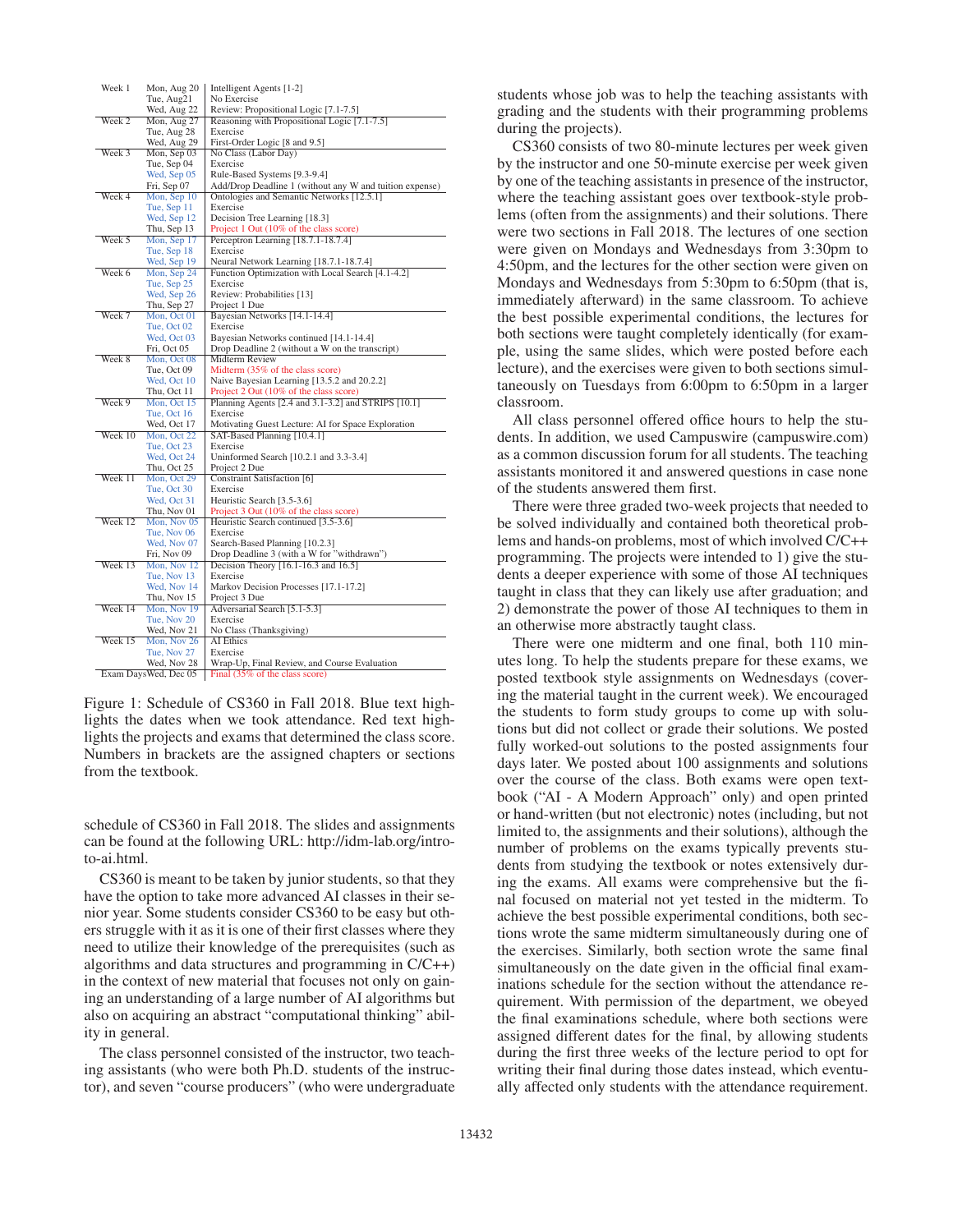Nine students with the attendance requirement made use of that option and wrote a different final. Three additional students missed the joint final (for example, due to sickness) and joined these nine students in writing their final, and one student did not write the final and received an incomplete. Three of these four students were subject to the attendance requirement.

We re-used some parts of older projects and exams from previous years (although typically not from the year before) but also added a substantial amount of new content. We used Gradescope (gradescope.com) as the grading environment for all projects and exams. The solutions of the students were scanned, and a list of common mistakes was uploaded together with their penalties. Grading then proceeded in parallel by checking the mistakes made in each part of a solution, after which its score was computed automatically. All students could then view their solutions online together with the grading key and their scores and, if necessary, appeal their scores with the push of a button.

Figure 1 includes the project and exam weights. We did not provide opportunities for extra credit except that students could earn a bonus of up to 1.5% for frequently helping other students on the discussion forum. We did not grade on a curve. Instead, we transformed the weighted class scores (in form of percentages) into the class grades using the linear transformation (if the university would recognized an A+, which it does not) shown in Figure 2.

| $\mathsf{A}$ | $90\% - 100\%$   B- | $70\% - 75\%$   D+ | 50%-55%       |
|--------------|---------------------|--------------------|---------------|
| $A -$        | $85\% - 90\%$ C+    | $65\% - 70\%$   D  | $45\% - 50\%$ |
| $B+$         | $80\% - 85\%$   C   | $60\% - 65\%$   D- | $40\% - 45\%$ |
| -B           | $75\% - 80\%$   C-  | $55\% - 60\%$   F  | $0\% - 40\%$  |

Figure 2: Mapping class scores to class grades.

## Methodology: The Attendance Requirement

Until Add/Drop Deadline 1 (three weeks into the lecture period), the university allows students to add classes, drop classes, and change sections of classes freely, which often results in substantial changes to the class roster. Afterward, students can still drop classes, but this typically happens for CS360 only in case of severe performance problems since the class is mandatory for almost all students. We thus told the students up front that there would be an attendance requirement for approximately half of the students. All students were subject to the attendance requirement (which covered both the lectures of the sections they were registered for and the exercises) but, for approximately half of the students, that attendance requirement would be lifted directly after Add/Drop Deadline 1. We would announce only at that time for which students the attendance requirement would be lifted. This announcement ensured that all students knew that they needed to be available for all lectures of the sections they were registered for and all exercises, which was important because the university imposes capacities for the sections of CS360 to distribute the students over the different sections (for example, due to limited capacity of the lecture room) but the students had come to expect that they could

register for a section with available seats but then attend any section convenient for them (which in the past had resulted in popular sections being overcrowded). In Fall 2018, as in previous semesters, the section of CS360 with the earlier lectures was by far more popular than the one with the later **lectures** 

Students with the attendance requirement could miss up to five meetings (lectures or exercises) without an excuse. We required excuses for all longer absences of three consecutive meetings. We announced that we would subtract 5% percent from their class score for every absence without a valid excuse beyond the five-meeting absence allowance, which corresponded to one "plus" or "minus" in the class grade. However, when determining the class grades at the end of the class, we decided to subtract only 0.5% for every such absence. Four students received such penalties, three of them for missing one meeting over the absence allowance (which did not change their grades) and one of them for missing three meetings over the absence allowance (which decreased their grade by one "plus" or "minus"). We required excuses for absences from exams from all students.

The instructor and teaching assistants discussed several ways of determining which students should be subject to the attendance requirement. For example, we could have selected the students randomly from both sections. However, we eventually decided to impose the attendance requirement exactly on all students registered for the section with the earlier lectures, for the following reason: When two sections are taught by different instructors, they typically have different class policies since the university allows the instructors to implement their own class policies, so our experiment did not set a precedence. More importantly, class attendance had quickly decreased during the semester in the past. We are not sure about the reasons for this trend but there could be several of them. For example, we supply both detailed lecture slides and assignments with solutions for exam preparation, so that some students can skip the lectures, learn from the textbook and the supplied class material only, and still do well in the exams. Of course, other students might skip the lectures for other reasons, for example, because they get frustrated by the wealth of material and the speed with which it is presented. Thus, imposing the attendance requirement on a whole section can be expected to increase attendance and change the learning environment, for example, because the students are now more anonymous and each receive less attention from the instructor, which might result in them paying less attention. This effect gets lost unless a whole section is subject to the attendance requirement, similar to how an attendance requirement would be imposed outside of an experiment. We imposed the attendance requirement on the students registered for the more popular section because it would have caused more inconvenience for the other students since many of those students had registered for their section only because the more popular section had reached capacity. We also discussed whether the attendance requirement should be imposed for only the lectures, only the exercises, or both. We eventually decided to impose it for both the lectures and exercises because we might get stronger and thus easier-to-measure effects of the attendance requirement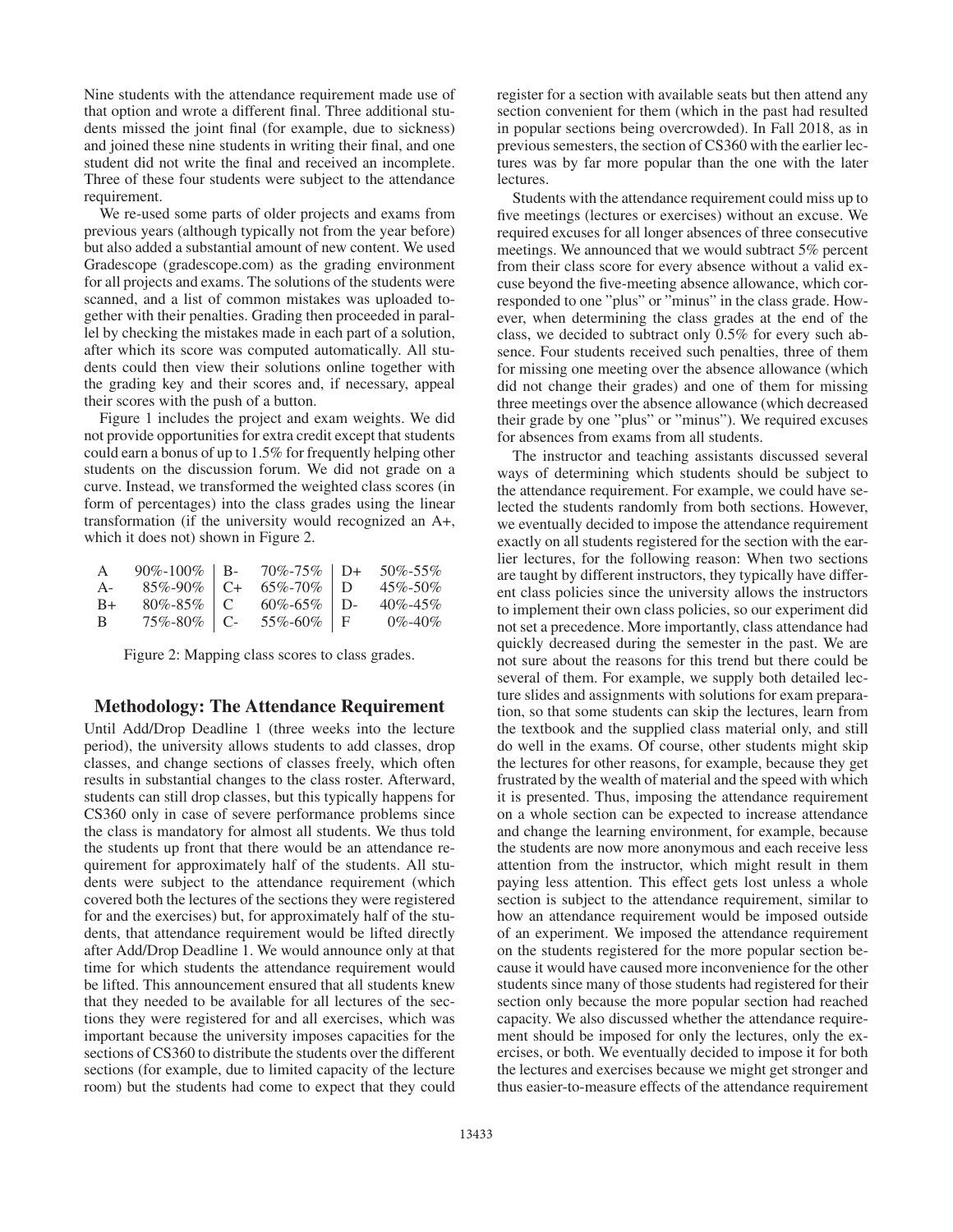this way.

## Experimental Conditions: Issues

We encountered the following issues during our experiment:

First, several students – both those with and without the attendance requirement – pointed out during the semester that they could not attend the lecture of their section on a particular day, often due to special events, and asked whether they could attend the lecture of the other section on the same day. Since it would have been an unnecessary hardship for the students not to be allowed to do that, we granted these requests and the word spread (for example, because the instructor now asked after each headcount during a lecture how many of the student were from the other section), in effect changing the policy to allowing all students to attend either one of the lectures on a day. Many more students without the attendance requirement made use of this informally relaxed requirement to attend the other (more popular) section than vice versa, which increased attendance of the earlier lectures even more, perhaps resulting in stronger and thus easier-to-measure effects of the attendance requirement.

Second, five students pointed out during the semester that they could not attend either lecture on several days due to onsite interviews for jobs or internships. We eventually decided not to count these days toward their absence allowance but we still count these and other excused absences as absences in our experimental results.

Third, the room used for the exercises was very large and equipped with bad sound and projection equipment. Many of the students who wanted to participate in the exercises sat in front, while the students who were not interested in participating typically sat in the back and either worked on material not related to the CS360 or entertained themselves by surfing the web, watching videos, or playing games. The attendance requirement for the exercises was likely counterproductive for these students.

Fourth, we used the Arkaive app and website (arkaive.com) to track the attendance of the students. Initially, the computer science department had provided us with one scanner that, when connected to a laptop, could be used to scan the student IDs of the attending students but this process was slow, error-prone, and thus unusable for our purposes. On suggestion of a student, we then switched to Arkaive since it was used by other classes of the university as well. For most of the lectures, the students needed to check in on Arkaive at any time from about 20 minutes after the beginning of the lectures to about 20 minutes before their end. The instructor reminded the students to check in once this time period had started and, at the same time, performed a headcount and asked how many of the students were from the other section. This was done for both sections. Toward the end of the class, when we noticed a larger discrepancy of the Arkaive data and the headcount data, we used a very short, randomly picked time period during which the students had to check in. For most of the exercises, the students could check in on Arkaive at any time during the exercises. We could not enforce, neither for the lectures nor the exercises, that the students without the

attendance requirement indeed checked in since not doing so did not result in any disadvantages for them.

Fifth, we used the process mandated by the university for letting the students fill out the official course evaluation. We decided to let the students fill them out online during the last lecture. While the students did not need to attend the lecture to be able to fill out and submit the course evaluation, the time window heavily biased the course evaluation toward the opinions of those students who attended the last lecture. The resulting return rate was small since the students without the attendance requirement did not need to attend the lecture and all but 14 students with the attendance requirement still had not used up their absence allowances and thus did not need to attend the lecture either. The students often make use of that freedom to skip class during the busy time at the end of the lecture period, especially in this case where some students might have considered this lecture not to be relevant for the final and it was given by one of the teaching assistants since the instructor was on unexpected jury duty.

The above issues demonstrate the noise inherent in a first experiment in a real-world education setting, where the experimental conditions are not ideal and might need to be adapted slightly during the experiment to account for unforeseen situations and ensure that some students do not have unfair disadvantages compared to other students. Additional noise is due a small number of students who were granted special exam conditions (for example, due to disabilities) or wrote a different "makeup" final than the other students (for example, due to sickness), and similar factors.

# Experimental Results

At Add/Drop Deadline 1 (three weeks into the lecture period), the section with the attendance requirement had 76 registered students, and the section without the attendance requirement had 63 students. At the end of the semester, this had changed to 74 and 62 students, respectively. We have excluded the data of the three students who dropped the class from the experimental results. In the figures, we refer to the section with the attendance requirement as Section 1 and the section without the attendance requirement as Section 2.

Figure 3 shows the results of an anonymous questionnaire that we asked the students to fill out during the lectures on September 10 (directly before we informed them for whom the attendance requirement would be lifted) to provide us with their opinions on the attendance requirement. We allowed for free-form answers that we then classified by hand into categories. The students also suggested a variety of softer versions of our attendance requirement, such as making attendance a percentage of the class score, giving extra credit for attendance, having a larger allowance for missed meetings, being more lenient with excuses for missed meetings, writing in-class quizzes, enforcing attendance only for students with poor performance, or letting each student decide themselves whether they would like to be subject to some form of an attendance requirement.

We asked the students in an anonymous questionnaire during the next-to-last lectures on November 26 again for free-form "thoughts about attendance (for example, whether it is helpful, whether it should be enforced in some form,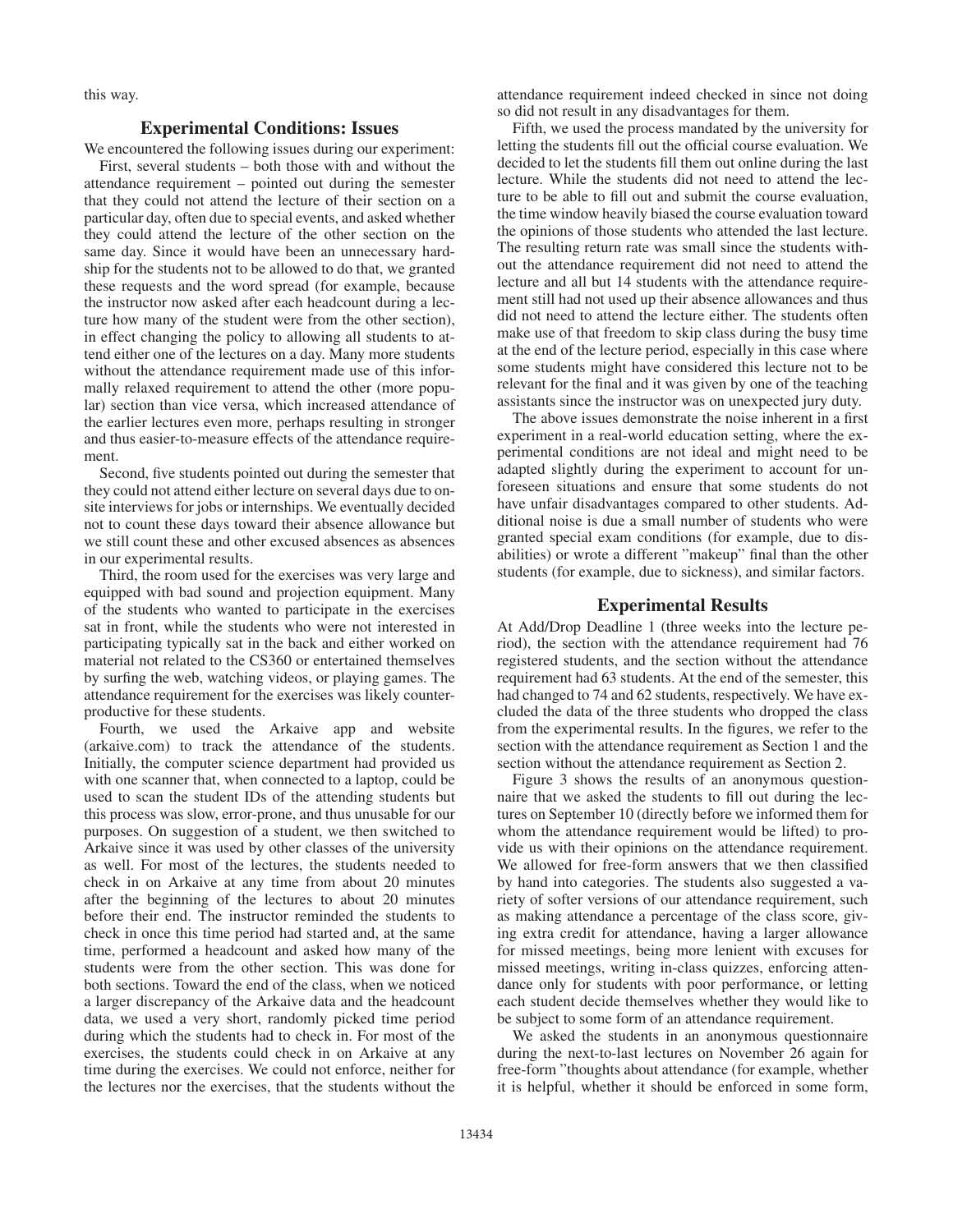and so on)." 6.9% (44.8%) of 29 students with the attendance requirement and 12.5% (37.5%) of 16 students without the attendance requirement explicitly stated that the attendance requirement is (is not) helpful, while additional students voiced a variety of concerns about the attendance requirement, including that

- students should be responsible for their own learning;
- students might have other obligations during class time;
- students do not pay attention if forced to attend; and
- headcounts disrupt lectures.

#### Student Attendance

We measured attendance using both Arkaive (where the students needed to check in during the lectures and exercises) and headcounts (where the instructor counted the number of students during the lectures). The Arkaive data was collected for (almost) all lectures and exercises but the headcount data was collected less regularly. The Arkaive data might have errors due to students not checking in during class or by checking in without being in class (which is possible, for example, since the location-based check-in uses a large location radius). The headcount data might have errors due to miscounting and students not correctly reporting the sections they were registered for.

Figure 4a shows the percentage of students, as a function of the section they were registered for, that attended lectures on particular dates, according to both the Arkaive and headcount data. The lecture on October 17 is excluded from the data since the lecture was replaced with a motivational guest lecture (by Steve Chien from NASA JPL on the growing role of AI in space exploration) at a different time on that date. The headcount for the section with the attendance requirement on September 17 is not shown in the figure since it is greater than the number of registered students. Figure 4b shows the Arkaive data for the exercises. The exercise on October 9 is excluded from the data since the exercise was replaced with the midterm on that date. Figure 4c shows the average attendance during the semester.

The attendance requirement resulted in a substantial increase in the percentage of students who attended the lectures and exercises, as expected. For example, it increased from 56.3% on average for the lectures to 77.03% according to the headcount data. The Arkaive and headcount data differ, in a very systematic way: For students with the attendance requirement, the attendance in the Arkaive data is greater than the attendance in the headcount data. We suspect that this difference is due to some students exploiting a loophole in the Arkaive app, where students can check in from the vicinity of the classroom rather than the classroom itself. For students without the attendance requirement, the attendance in the Arkaive data is smaller than the attendance in the headcount data. We suspect that this difference is due to some students not bothering to check in with the Arkaive app since doing so did not result in any disadvantages. Overall, we expect the headcount data to be much more accurate than the Arkaive data.

# Student Performance

Figure 5a shows the average project and exam scores of the two sections (and the standard deviations). The scores of the two sections are similar but the students without the attendance requirement had slightly higher exam scores on both the midterm and final and performed slightly better overall than those with the attendance requirement. The difference in the total scores (calculated as a weighted average of the project and exam scores without the penalties for missed class attendances of students with the attendance requirement) is only about 1.64%, which is roughly one third of the 5.00% that corresponds to one "plus" or "minus" in the class grade. The difference in student scores across the two sections is not statistically significant, with z-values of 0.99, 1.20, and 0.78 for the midterm, final, and total scores, respectively.

We asked the students in an anonymous questionnaire during the next-to-last lectures on November 26 (before the final was written) to rate the difficulty of CS360 on a scale from  $0$  (= easy) to  $10$  (= difficult). The averages over 25 and 17 responses by students with and without, respectively, the attendance requirement were both 7.3. Thus, the attendance requirement did not affect the perceived difficulty of CS360 (despite the selection bias described in the upcoming footnote), which is consistent with the attendance requirement not substantially affecting the total scores either. Figure 6 shows the results of an exit poll at the finals (including the makeup final) which did not differentiate between students with and without the attendance requirement and asked them to provide a self-assessment of the difficulty and length of the final (via sheets taped at the doors of the exam rooms).

Figure 5b shows the (Pearson) correlation of attendance in the lectures, the exercises, and both with the total scores. The correlation is positive but does not sheds light on causation, namely whether students who attend more classes perform better or whether students who perform better attend more classes. The correlations of the section without the attendance requirement are larger than the correlations of the section with the attendance requirement since all students in the latter section attended most lectures and exercises, so the small differences in their attendance do not explain their performance differences well.

#### Student Satisfaction

The official course evaluation asks the students to provide course ratings on a 1-4 scale (where  $1 =$  strongly disagree,  $2 =$  disagree,  $3 =$  agree, and  $4 =$  strongly agree) for 17 statements, which are grouped into five categories, namely course design (3 statements), instructional practices (3), inclusion practices (4), assessment practices (4), and course impact (3). Two supplemental questions ask the students to rate the instructor and the course on a  $1-5$  scale (where  $1 =$ poor,  $2 =$  below average,  $3 =$  average,  $4 =$  above average, and  $5 =$  excellent). The students can also provide free-form comments for the most valuable aspect of the course, for the least valuable aspect of the course, for a change that would improve a lacking aspect of the course, and for additional feedback in addition to providing data for their engagement in three different aspects of the course.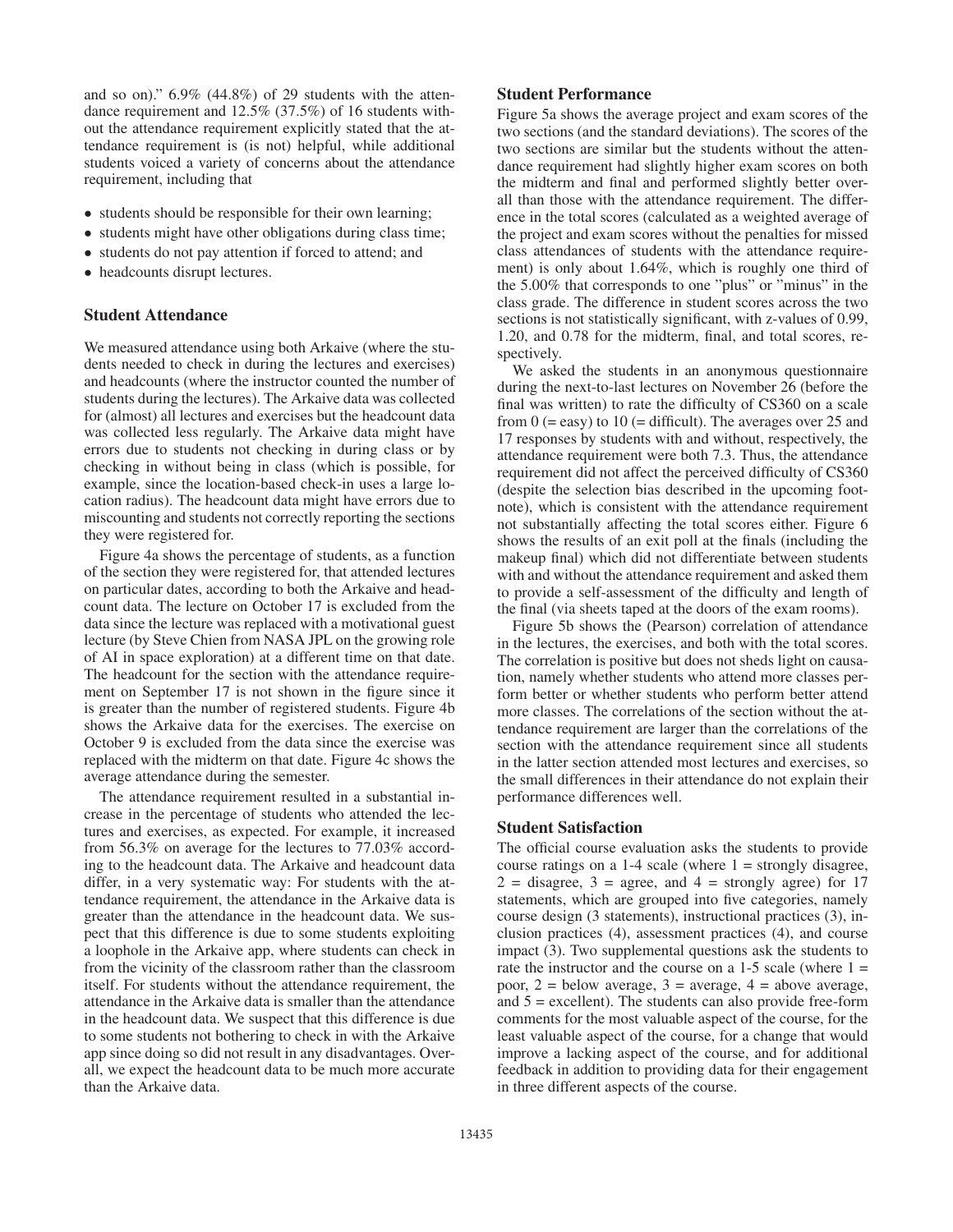

Figure 3: Results of an early questionnaire.



Figure 4: Student attendance.

37 out of 74 students (that is, 50.0% of the students) with the attendance requirement and 10 out of 62 students (that is, 16.1% of the students) without the attendance requirement filled out the course evaluation since more students with than without the attendance requirement attended the last lecture (during which time was set aside for the students to fill out the course evaluation). Figure 8 shows the average course ratings for the five categories and the two supplemental questions as reported by the university (and the standard deviations). The ratings differ in a very systematic way: All ratings are lower for the section with the attendance requirement, which is also true for 16 of the 17 statements that are grouped into the categories (the exception being C3 in Figure 7). The mean difference over all 17 statements is 0.34 on the 1-4 scale, with the largest difference for any statement being 0.82 (for statement C2) and the largest difference for any category being 0.43 (for the category on assessment practices). The overall rating of the instructor was 0.89 lower and the overall rating of the course was 0.85 lower in the 1-5 scale. These two ratings have traditionally been taken into account for decisions on promotions, tenure, and salary increments. The average number of free-form comments per student (added up over the four opportunities) is 2.4 for students with the attendance requirement and only 1.9 for students without it.

The way how the course evaluation was administered



Figure 5: Student performance.

|           | Responses |       |          |          |    |
|-----------|-----------|-------|----------|----------|----|
| too easy  | easy      | ok    | hard     | too hard |    |
| $0.0\%$   | $7.4\%$   | 44.4% | $40.7\%$ | 7.4%     | 81 |
| too short | short     | ok    | long     | too long |    |
| $0.0\%$   | 5.0%      | 27.5% | $45.0\%$ | 22.5%    | 80 |

Figure 6: Results of the exit poll at the final.

could have resulted in a selection bias, namely in case a larger percentage of students happy with the instructor and class attended the last lectures on November 28 (during which time was set aside for the students to fill out the course evaluation) without the attendance requirement than with the attendance requirement, which is a plausible assumption.<sup>1</sup> It is also important to take into account that the number of students who filled out the course evaluation in the section without the attendance requirement is small, which limits the significance of the experimental results. It was therefore surprising to us that the standard deviation of the course ratings was higher for the section with the attendance requirement for 16 of the 17 statements, all five categories, and both supplemental questions.

<sup>&</sup>lt;sup>1</sup>Such a selection bias also seems to be supported by the results of an anonymous questionnaire that we asked the students to fill out during the next-to-last lectures on November 26 to self-report rough estimates of the percentages of the lectures and exercises of CS360 that they had attended during the semester. The average over 29 responses by students with the attendance requirement was 94.3% of the lectures and 88.8% of the exercises, while the average over 16 responses by students without the attendance requirement was 90.2% of the lectures and 74.5% of the exercises.